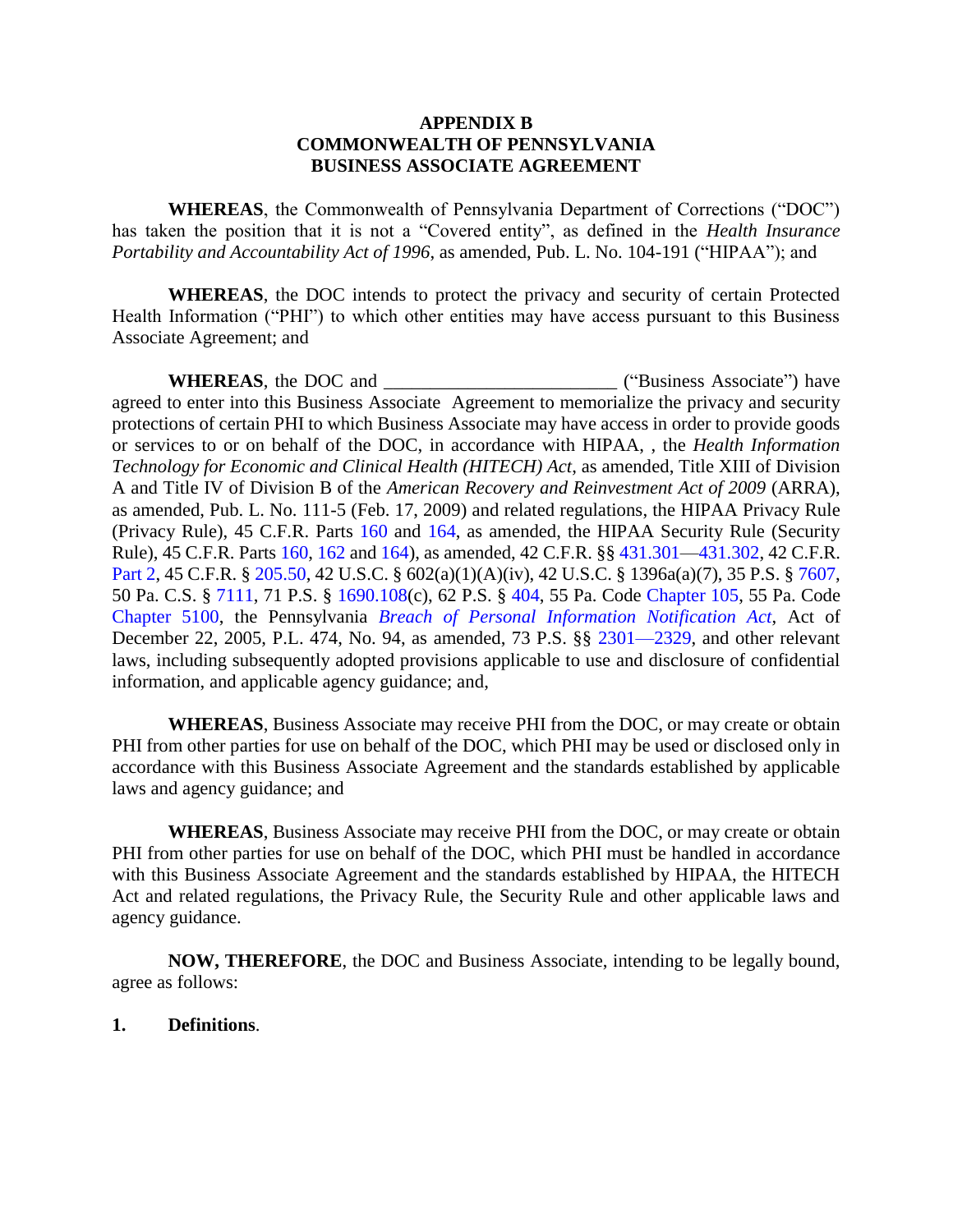- (a) "**Business Associate**" shall have the meaning given to such term under HIPAA, the HITECH Act and related regulations, the Privacy Rule, the Security Rule and agency guidance.
- (b) "**HIPAA**" shall mean the *Health Insurance Portability and Accountability Act of 1996*, as amended, Pub. L. No. 104-191.
- (c) "**HITECH Act**" shall mean the *Health Information Technology for Economic and Clinical Health (HITECH) Act*, as amended, Title XIII of Division A and Title IV of Division B of the American Recovery and Reinvestment Act of 2009 (ARRA), Pub. L. No. 111-5 (Feb. 17, 2009).
- (d) "**Parties**" shall mean the DOC and the Business Associate, collectively.
- (e) "**Privacy Rule**" shall mean the standards for privacy of individually identifiable health information in 45 C.F.R. Parts [160](https://www.ecfr.gov/cgi-bin/text-idx?SID=392f70b7e0555b1f527c3f598ac23189&mc=true&node=pt45.1.160&rgn=div5) and [164,](https://www.ecfr.gov/cgi-bin/text-idx?SID=392f70b7e0555b1f527c3f598ac23189&mc=true&node=pt45.1.164&rgn=div5) as amended, and related agency guidance.
- (f) "**Protected Health Information**" or "**PHI**" shall have the meaning given to such term under HIPAA, the HITECH Act and related regulations, the Privacy Rule, the Security Rule (all as amended) and agency guidance.
- (g) "**Security Rule**" shall mean the security standards in 45 C.F.R. Parts [160,](https://www.ecfr.gov/cgi-bin/text-idx?SID=392f70b7e0555b1f527c3f598ac23189&mc=true&node=pt45.1.160&rgn=div5) [162](https://www.ecfr.gov/cgi-bin/text-idx?SID=392f70b7e0555b1f527c3f598ac23189&mc=true&node=pt45.1.162&rgn=div5) and [164,](https://www.ecfr.gov/cgi-bin/text-idx?SID=392f70b7e0555b1f527c3f598ac23189&mc=true&node=pt45.1.164&rgn=div5) as amended, and related agency guidance.
- (h) "**Unsecured PHI**" shall mean PHI that is not secured through the use of a technology or methodology as specified in HITECH Act regulations, as amended, and agency guidance or as otherwise defined in the HITECH Act, as amended.
- **2. Stated Purposes for Which Business Associate May Use or Disclose PHI**. The Parties hereby agree that Business Associate shall be permitted to use and/or disclose PHI provided by or obtained on behalf of Covered Entity for the following stated purposes, except as otherwise stated in this Business Associate Agreement:

Information may be used or shared for the following purposes: providing recommendations for treatment or services; reporting of compliance with treatment, including required parole conditions; and coordination of services to meet reentrant needs, including referrals to other DOC-covered services as well as referrals to other community resources.

# **NO OTHER DISCLOSURES OF PHI OR OTHER INFORMATION ARE PERMITTED**.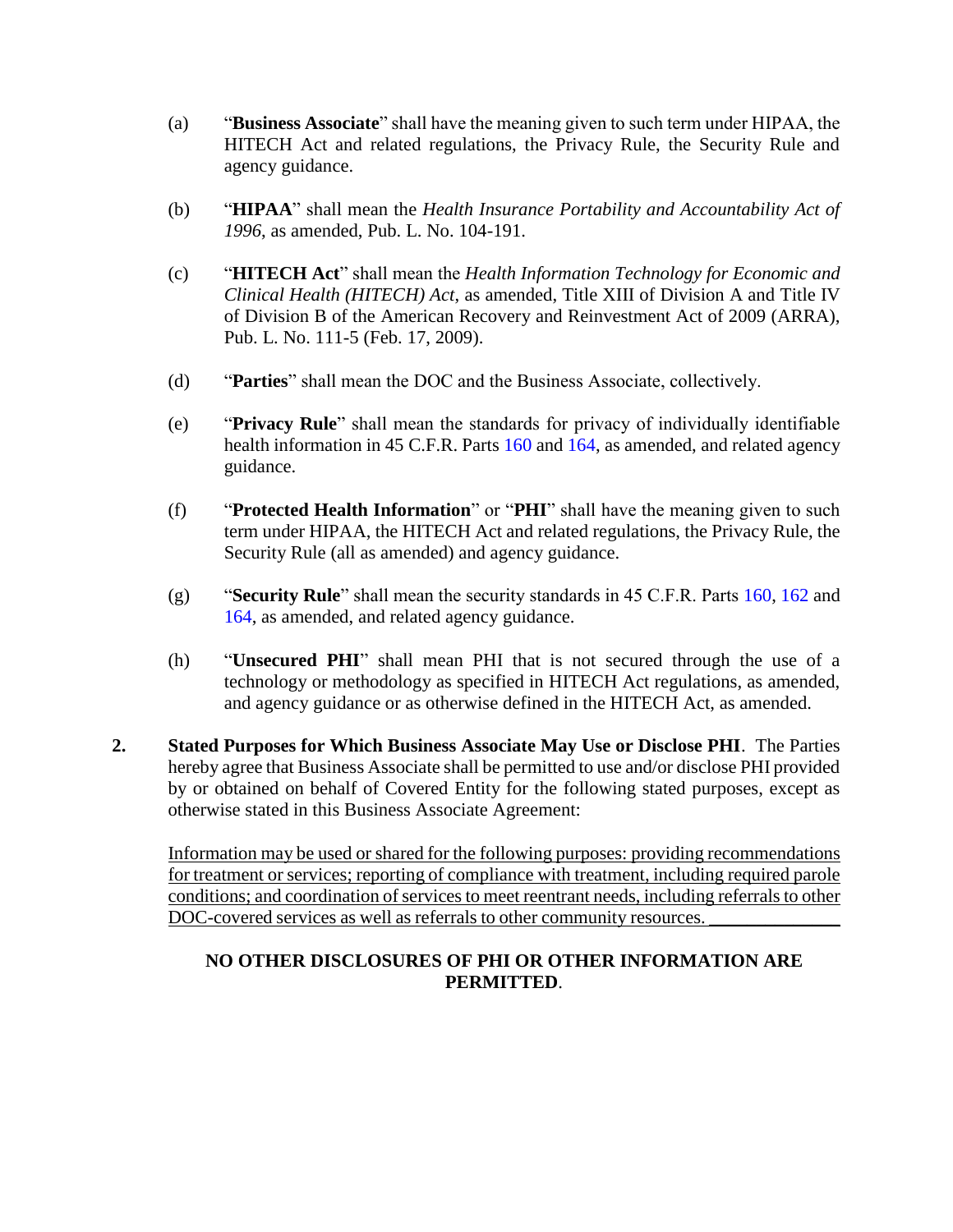# **3. BUSINESS ASSOCIATE OBLIGATIONS**.

- (a) **Limits on Use and Further Disclosure**. Business Associate shall not further use or disclose PHI provided by, or created or obtained on behalf of, the DOC other than as permitted or required by this Business Associate Agreement, as requested by the DOC, or as required by law and agency guidance.
- (b) **Appropriate Safeguards**. Business Associate shall establish and maintain appropriate safeguards to prevent any use or disclosure of PHI other than as provided for by this Business Associate Agreement. Appropriate safeguards shall include implementing administrative, physical and technical safeguards that reasonably and appropriately protect the confidentiality, integrity and availability of the electronic PHI that is created, received, maintained or transmitted on behalf of the DOC and limiting use and disclosure to applicable minimum necessary requirements as set forth in applicable federal and state statutory and regulatory requirements and agency guidance.
- (c) **Reports of Improper Use or Disclosure**. Business Associate hereby agrees that it shall report to the Regional Program Manager at PA Department of Corrections, 1920 Technology Parkway, Mechanicsburg, PA 17050, within **two (2) days** of discovery any use or disclosure of PHI not provided for or allowed by this Business Associate Agreement.
- (d) **Reports on Security Incidents**. In addition to following the breach notification requirements in section 13402 of the *Health Information Technology for Economic and Clinical Health Act of 2009* ("HITECH Act"), as amended, and related regulations, the Privacy Rule, the Security Rule, agency guidance and other applicable federal and state laws, Business Associate shall report to the Regional Program Manager at PA Department of Corrections, 1920 Technology Parkway, Mechanicsburg, PA 17050 **within two (2) days** of discovery any security incident of which it becomes aware. At the sole expense of Business Associate, Business Associate shall comply with all federal and state breach notification requirements, including those applicable to Business Associate and those applicable to the DOC. Business Associate shall indemnify the DOC for costs associated with any incident involving the acquisition, access, use or disclosure of Unsecured PHI in a manner not permitted under federal or state law and agency guidance. For purposes of the security incident reporting requirement, inconsequential unsuccessful incidents that occur on a daily basis, such as scans, "pings," or other unsuccessful attempts to penetrate computer networks or servers containing electronic PHI maintained by Business Associate, need not be reported in accordance with this section, but may instead be reported in the aggregate on a monthly basis.
- (e) **Subcontractors and Agents**. At any time PHI is provided or made available to Business Associate subcontractors or agents, Business Associate shall provide only the minimum necessary PHI for the purpose of the covered transaction and shall first enter into a subcontract or contract with the subcontractor or agent that contains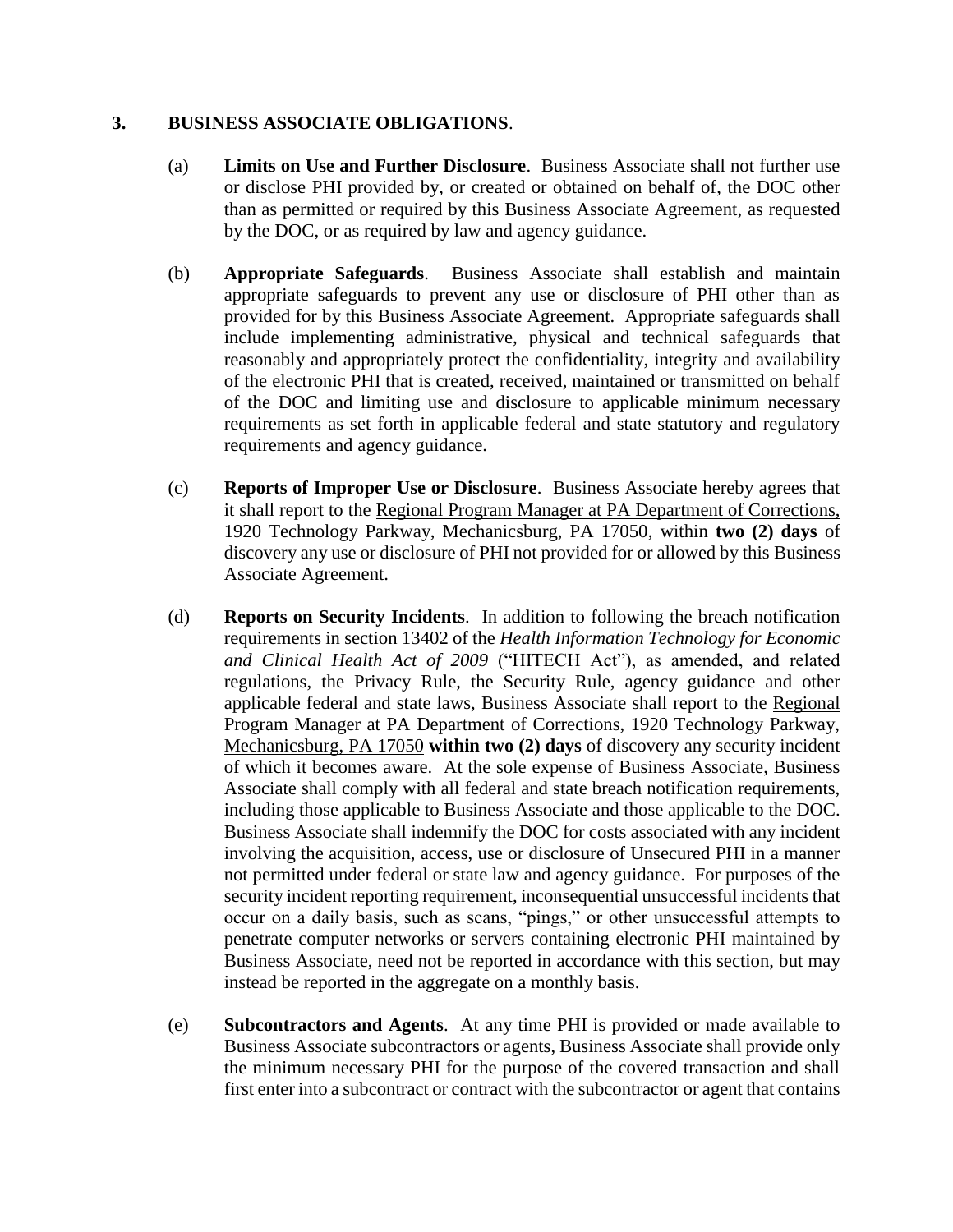substantially the same terms, conditions and restrictions on the use and disclosure of PHI as contained in this Business Associate Agreement.

- <span id="page-3-0"></span>(f) **Right of Access to PHI**. For any PHI maintained in a designated record set, Business Associate shall allow the DOC to have access to and copy an individual's PHI within **five (5) business days** of receiving a written request from the DOC. Business Associate shall provide PHI in the format requested, if it is readily producible in such form and format; or if not, in a readable hard copy form or such other form and format as agreed to by Business Associate and the individual. If the request is for information maintained in one or more designated record sets electronically and if the individual requests an electronic copy of such information, Business Associate must provide the DOC with access to the PHI in the electronic form and format requested by the individual, if it is readily producible in such form and format; or, if not, in a readable electronic form and format as agreed to by the Business Associate and the DOC. If any individual requests from Business Associate or its agents or subcontractors access to PHI, Business Associate shall notify the DOC within **five (5) business days**. Business Associate shall further conform with all of the requirements of [45 C.F.R. § 164.524](https://www.ecfr.gov/cgi-bin/text-idx?SID=392f70b7e0555b1f527c3f598ac23189&mc=true&node=se45.1.164_1524&rgn=div8) and other applicable laws, including the HITECH Act, as amended, related regulations and agency guidance. Business Associate shall indemnify the DOC for all costs and damages associated with Business Associate's failure to respond within the time frames set forth in this subsection [3\(f\).](#page-3-0)
- (g) **Amendment and Incorporation of Amendments**. Within **five (5) business days**  of receiving a written request from the DOC for an amendment of PHI maintained in a designated record set, Business Associate shall make the PHI available and incorporate the amendment to enable the DOC to comply with [45 C.F.R. § 164.526,](https://www.ecfr.gov/cgi-bin/text-idx?SID=392f70b7e0555b1f527c3f598ac23189&mc=true&node=se45.1.164_1526&rgn=div8) applicable federal and state law, including the HITECH Act , as amended and related regulations, the Privacy Rule, the Security Rule and agency guidance. If any individual requests an amendment from Business Associate or its agents or subcontractors, Business Associate shall notify the DOC within **five (5) business days**.
- <span id="page-3-1"></span>(h) **Provide Accounting of Disclosures**. Business Associate shall maintain a record of all disclosures of PHI made by Business Associate which are not excepted from disclosure accounting requirements under HIPAA, HITECH and related regulations, the Privacy Rule or the Security Rule (all as amended), in accordance with [45 C.F.R. § 164.528](https://www.ecfr.gov/cgi-bin/retrieveECFR?gp=&SID=392f70b7e0555b1f527c3f598ac23189&mc=true&r=SECTION&n=se45.1.164_1528) and other applicable laws and agency guidance, including the HITECH Act, as amended, and related regulations. Such records shall include for each disclosure: the date of the disclosure; the name and address of the recipient of the PHI; a description of the PHI disclosed; the name of the individual who is the subject of the PHI disclosed; and the purpose of the disclosure. Business Associate shall make such record available to the DOC within **five (5) business days** of a written request for an accounting of disclosures. Business Associate shall indemnify the DOC for all costs and damages associated with Business Associate's failure to respond within the time frames set forth in this subsection  $3(h)$ .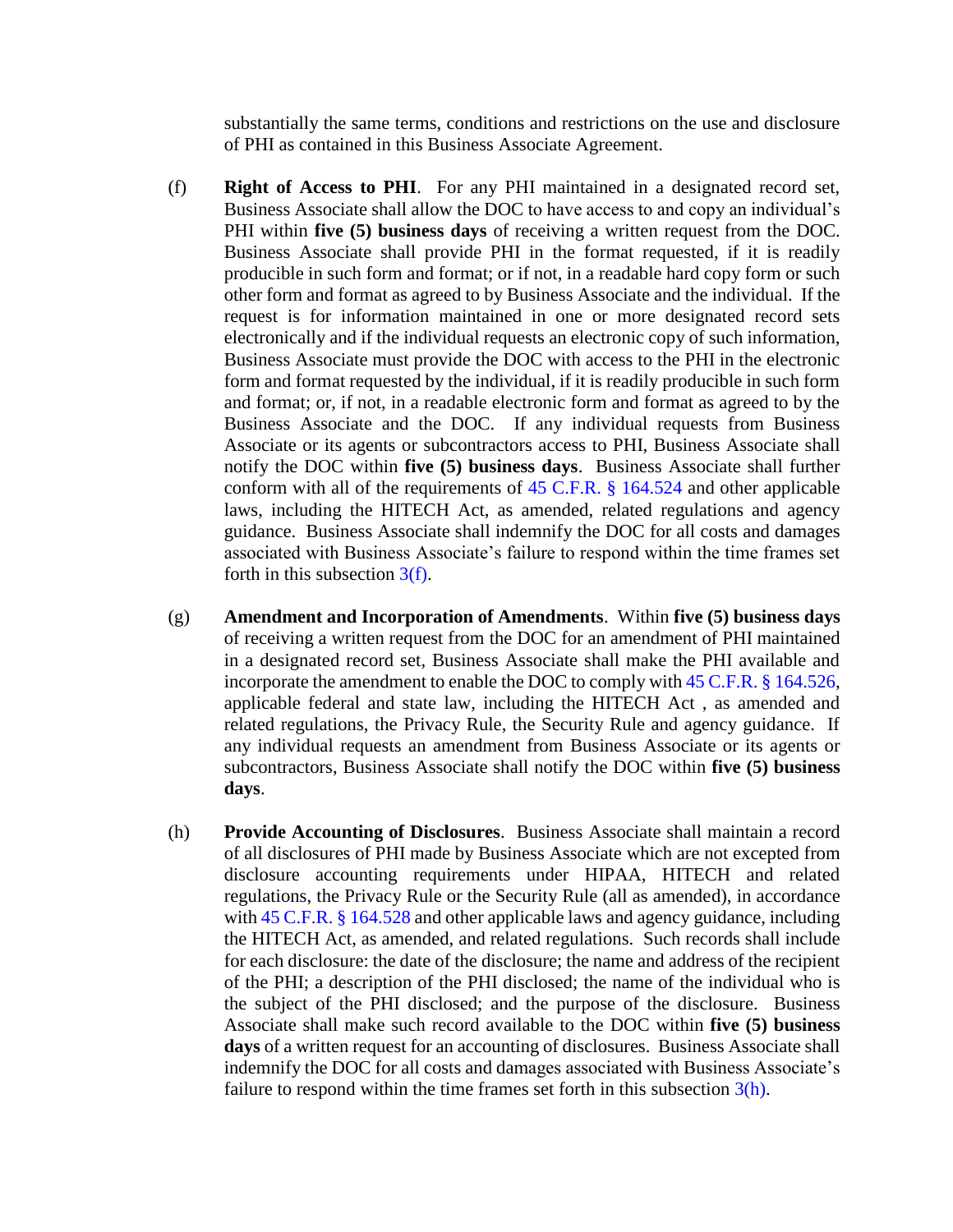- (i) **Requests for Restriction**. Business Associate shall comply with requests for restrictions on disclosures of PHI about an individual if the disclosure is to a health plan for purposes of carrying out payment or health care operations (and is not for treatment purposes), and the PHI pertains solely to a health care item or service for which the service involved was paid in full out-of-pocket. For other requests for restriction, Business Associate shall otherwise comply with the Privacy Rule, as amended, and other applicable statutory and regulatory requirements and agency guidance.
- (j) **Access to Books and Records**. Business Associate shall make its internal practices, books and records relating to the use or disclosure of PHI received from, or created or received, by Business Associate on behalf of the DOC, available to the Secretary of Health and Human Services or designee for purposes of determining compliance with applicable laws and agency guidance.
- <span id="page-4-0"></span>(k) **Return or Destruction of PHI**. At termination of this Business Associate Agreement, Business Associate hereby agrees to return or destroy all PHI provided by or obtained on behalf of the DOC. Business Associate agrees not to retain any copies of the PHI after termination of this Business Associate Agreement. If return or destruction of the PHI is not feasible, Business Associate agrees to extend the protections of this Business Associate Agreement to limit any further use or disclosure until such time as the PHI may be returned or destroyed. If Business Associate elects to destroy the PHI, it shall certify to the DOC that the PHI has been destroyed.
- (l) **Maintenance of PHI**. Notwithstanding subsection [3\(k\)](#page-4-0) of this Business Associate Agreement, Business Associate and its subcontractors or agents shall retain all PHI throughout the term of this Business Associate Agreement and shall continue to maintain the information required under the various documentation requirements of this Business Associate Agreement (such as those in subsection  $3(h)$ ) for a period of **six (6) years** after termination of this Business Associate Agreement, unless Covered Entity and Business Associate agree otherwise.
- (m) **Mitigation Procedures**. Business Associate agrees to establish and to provide to the DOC, upon request, procedures for mitigating, to the maximum extent practicable, any harmful effect from the use or disclosure of PHI in a manner contrary to this Business Associate Agreement or the Privacy Rule, as amended. Business Associate further agrees to mitigate any harmful effect that is known to Business Associate of a use or disclosure of PHI by Business Associate in violation of this Business Associate Agreement or applicable laws and agency guidance.
- (n) **Sanction Procedures**. Business Associate agrees that it shall develop and implement a system of sanctions for any employee, subcontractor or agent who violates this Business Associate Agreement, applicable laws or agency guidance.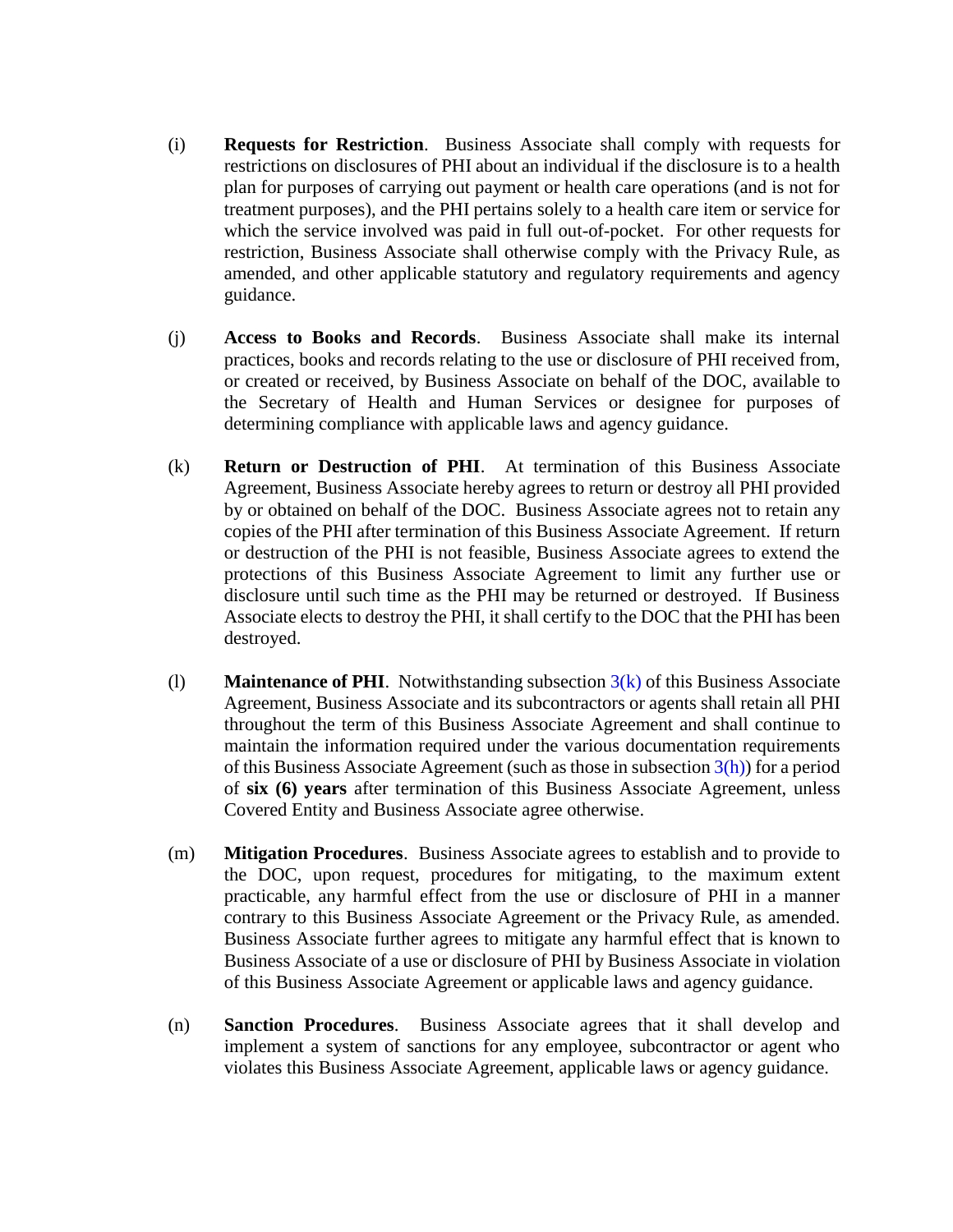- (o) **Grounds for Breach**. Non-compliance by Business Associate with this Business Associate Agreement or the Privacy or Security Rules, as amended, is a breach of this Business Associate Agreement, if Business Associate knew or reasonably should have known of such non-compliance and failed to immediately take reasonable steps to cure the non-compliance. The DOC may elect to terminate Business Associate's contract for such breach.
- (p) **Termination by Commonwealth**. Business Associate authorizes termination of this Business Associate Agreement by the DOC if the DOC determines, in its sole discretion, that the Business Associate has violated a material term of this Business Associate Agreement.
- (q) **Failure to Perform Obligations**. In the event Business Associate fails to perform its obligations under this Business Associate Agreement, the DOC may immediately discontinue providing PHI to Business Associate. The DOC may also, at its option, require Business Associate to submit to a plan of compliance, including monitoring by the DOC and reporting by Business Associate, as the DOC, in its sole discretion, determines to be necessary to maintain compliance with this Business Associate Agreement and applicable laws and agency guidance.
- (r) **Privacy Practices**. The DOC will provide Business Associate with all applicable forms, including but not limited to, any form used for Notice of Privacy Practices, Accounting for Disclosures, or Authorization, upon the effective date designated by the Program or the DOC. The DOC may change applicable privacy practices, documents and forms. The Business Associate shall make reasonable endeavors to implement changes as soon as practicable, but not later than **45 days** from the date of notice of the change. Business Associate shall otherwise comply with all applicable laws and agency guidance pertaining to notices of privacy practices, including the requirements set forth in [45 C.F.R. § 164.520.](https://www.gpo.gov/fdsys/pkg/CFR-2015-title45-vol1/xml/CFR-2015-title45-vol1-sec164-520.xml)

# **4. OBLIGATIONS OF THE DOC**.

- (a) **Permissions**. The DOC shall provide Business Associate with any changes in, or revocation of, permission by an individual to use or disclose PHI of which the DOC is aware, if such changes affect Business Associate's permitted or required uses and disclosures.
- (b) **Restrictions**. The DOC shall notify Business Associate in writing of any restriction to the use or disclosure of PHI that the DOC has agreed to in accordance with 45 C.F.R. § [164.522,](https://www.ecfr.gov/cgi-bin/text-idx?SID=43f463efd94bc2fffb1f81426b19b21f&mc=true&node=se45.1.164_1522&rgn=div8) as amended, and other applicable laws and applicable agency guidance, to the extent that such restriction may affect Business Associate's use or disclosure of PHI.
- (c) **Requests**. The DOC shall not request Business Associate to use or disclose PHI in any manner that would not be permissible under HIPAA, HITECH and related